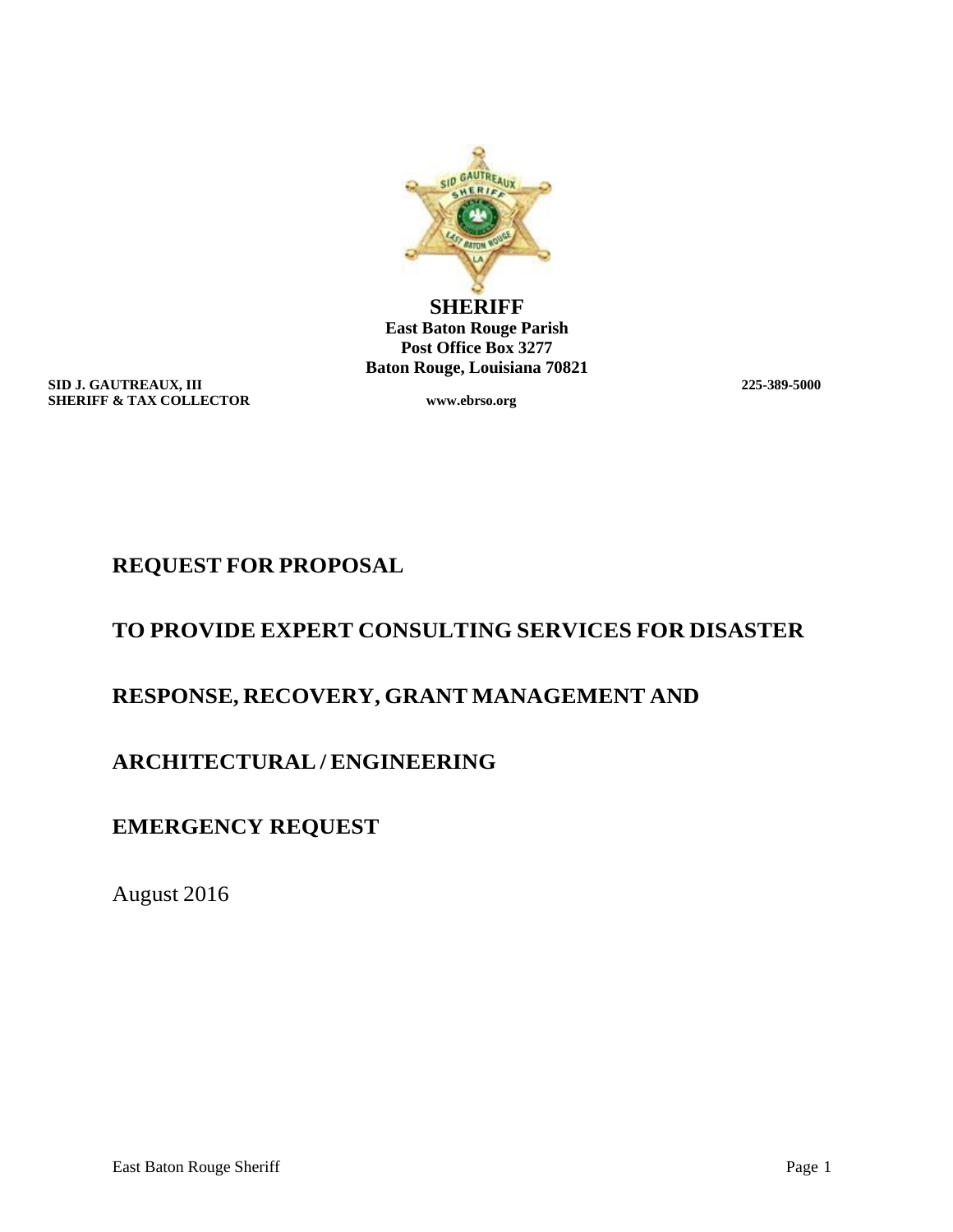# **1. SECTION I — BACKGROUND/PURPOSE OF THE RFP**

- *A.* SID J. GAUTREAUX, III, SHERIFF OF EAST BATON ROUGE PARISH (CLIENT) is a [ INSERT DESCRIPTION OF DEPARTMENT AND DUTIES, INCLUDING LOCATIONS] *The East Baton Rouge Parish Sheriff's Office (EBRSO) is the primary law enforcement agency of [East Baton Rouge Parish,](https://en.wikipedia.org/wiki/East_Baton_Rouge_Parish) and has [jurisdiction](https://en.wikipedia.org/wiki/Jurisdiction) anywhere in the parish. It falls under the authority of the [sheriff,](https://en.wikipedia.org/wiki/Sheriff) who is the chief law enforcement officer of the parish. The sheriff's office employs approximately 906 deputies, making it one of the largest law enforcement agencies in the state of [Louisiana.](https://en.wikipedia.org/wiki/Louisiana) The office's mission is to be a leader public safety, community services and crime control. The sheriff is responsible for maintaining all substation though out the parish, tax office, civil office and EBR prison.*
- B. CLIENT is seeking the services of expert consultants in disaster management, emergency protective measures, planning, education, financial services, architectural and engineering services related to disaster recovery and hazard mitigation from major storm and flood events as well as other disaster perils; and assistance with the processes involved in applying for and submitting claims, receiving and managing Public Assistance and Hazard Mitigation grant funding from the Federal Emergency Management Agency (FEMA); in addition to other grant funding opportunities such as the Hazard Mitigation Grant Program, Community Block Grant Disaster Program (CDBG-DR), and State level funding pursuits.

CLIENT is embarking upon a competitive process to obtain a firm or firms to provide ongoing planning, oversight, and application processing support for the completion of emergency protective measures, permanent work, and hazard mitigation resulting from disasters; including reviewing strategic plans, project scopes, applications, and internal controls and processes for procurement, invoicing, and claiming, and developing benefit cost analyses. These services will be used for the current flood claims and for future presidentially-declared emergencies or major disasters. The firm or firms selected will be on call to assist CLIENT in dealing with Federally-declared emergencies and disasters during the term of the contract.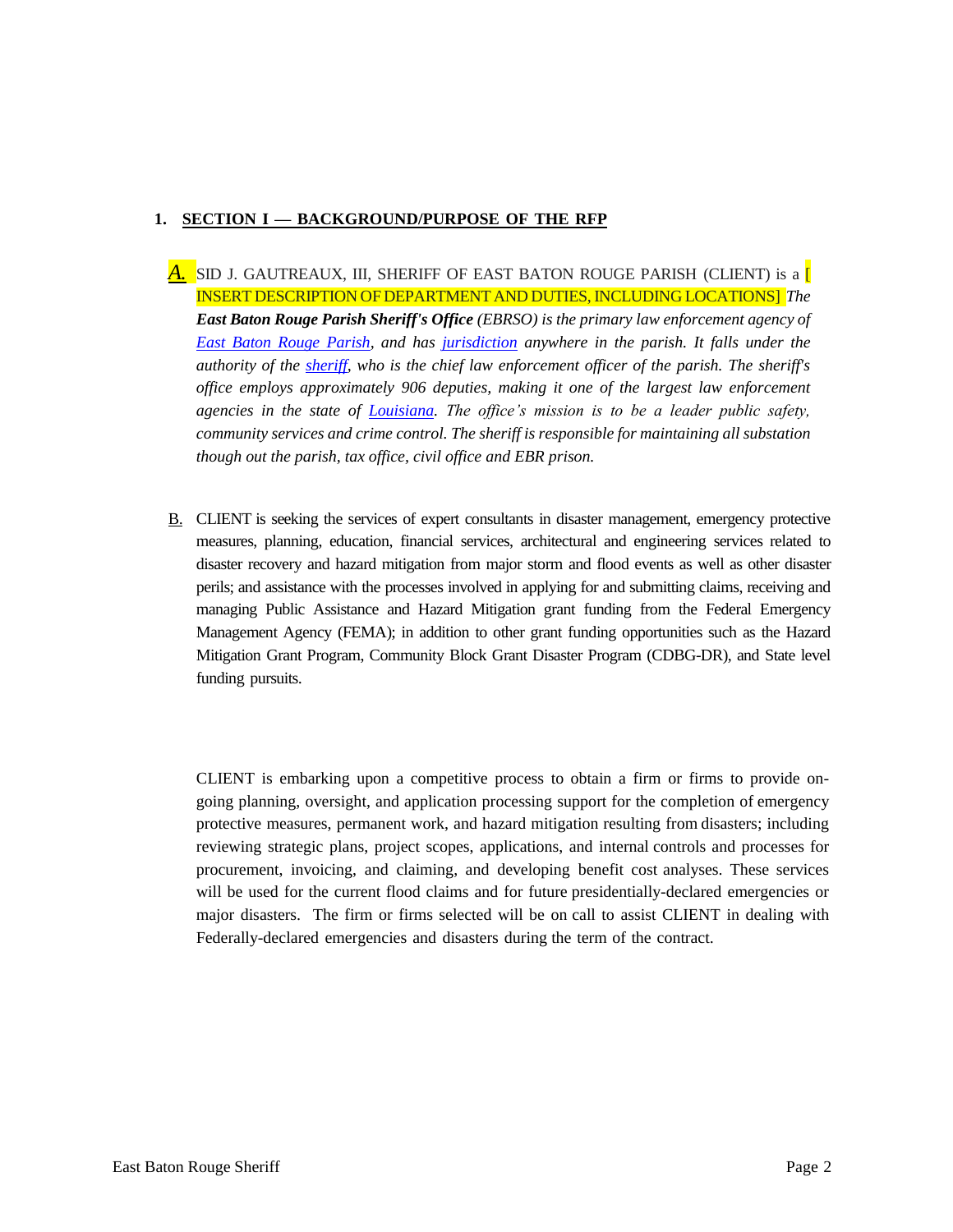- $C<sub>1</sub>$  CLIENT is seeking to enter into an agreement for a period of three (3) years, with up to two (2) oneyear (1) extension options mutually agreed upon, with a vendor demonstrating expertise and extensive experience in the disaster recovery, hazard mitigation, and architectural-engineering processes. The vendor must be capable of meeting CLIENT's requirements as outlined in the Scope of Services/Scope of Work. The ultimate decision for selecting a firm shall be made by the Evaluation Committee using criteria included in this RFP to determine the ability of the firm to provide the services requested.
- D. All questions should be submitted in writing. Proposals must be received *via* email listed no later than the date and time listed below. No late proposals will be accepted.

Questions regarding this RFP should be addressed to:

Stephin Henderson Purchasing and Property Risk Manager East Baton Rouge Sheriff's Office 222 St. Louis Street Baton Rouge, LA 70802 Telephone: 225-389-4833 Facsimile: 225-389-8258 [shenderson@ebrso.org](mailto:shenderson@ebrso.org)

#### **2. SECTION II - RFP TIMETABLE**

Release Date for Request for Proposal: 09/07/2016] Deadline for Questions: [09/12/2016 12pm] Proposal Due Date:  $[09/12/20163$ pm] Selection Date: **[Tuesday 9/13/2016]** Contract Start Date: **[Wednesday 9/14/2016]** Contract End Date: 1Year from start date

#### **Evaluation:**

The owner may use an Evaluation Committee that shall select a firm based on criteria included in this RFP.

#### **Contact Person:**

Any questions regarding this RFP should be addressed to:

Stephin Henderson Purchasing and Property Risk Manager East Baton Rouge Sheriff's Office 222 St. Louis Street Baton Rouge, LA 70802 Telephone: 225-389-4833 Facsimile: 225-389-8258 [shenderson@ebrso.org](mailto:shenderson@ebrso.org)

All substantive questions must be received in writing *via* e-mail prior to September 12, 2016 and before 12pm. Proposals must be submitted in accordance with the requirements of this RFP by September 12, 2016 and before 3pm. Late proposals shall not be accepted.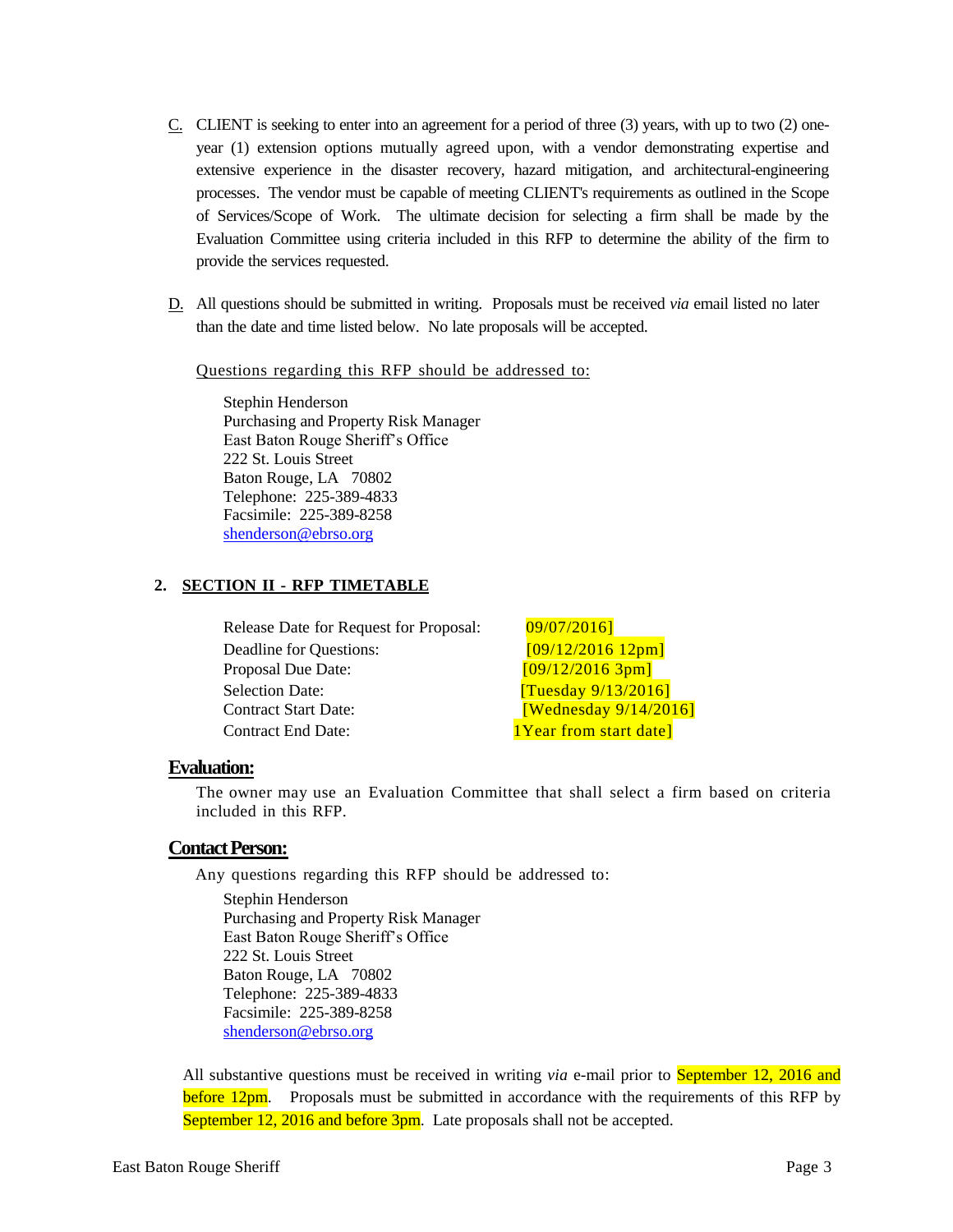# **3. SECTION III - SCOPE OF SERVICES/SCOPE OF WORK**

CLIENT incurred major disruption and damages resulting from flooding in August 2016 which was declared a major disaster by the President of the United States, FEMA-4277-DR-LA, on August 11, 2016.

During the incident period of August 11, 2016, and continuing, heavy rains and flooding caused significant damages in Livingston Parish. The Livingston Parish Sheriff's Office (LPSO) performed emergency protective measures to eliminate or lessen immediate threats to lives, public health, or safety; and eliminate or lessen immediate threats of significant additional damage to public or private property.

During the emergency period, the CLIENT used force account labor to protect facilities and property from further damage and remediate health and safety issues.

During the emergency period, the CLIENT retained the assistance for emergency remediation and recovery firms to provide overall strategic planning and project scoping and management as well as damage assessment, environmental safety and health assessments, abatement oversight, education and planning services related to the FEMA application process.

CLIENT is a Sheriff applicant for FEMA Public Assistance (PA) and 404 Hazard Mitigation Grant Programs (HMGP) grants.

# **VENDORQUALIFICATIONREQUIREMENTS**

**1)** *Respondents must complete and meet the qualifications of the questionnaire which follows.*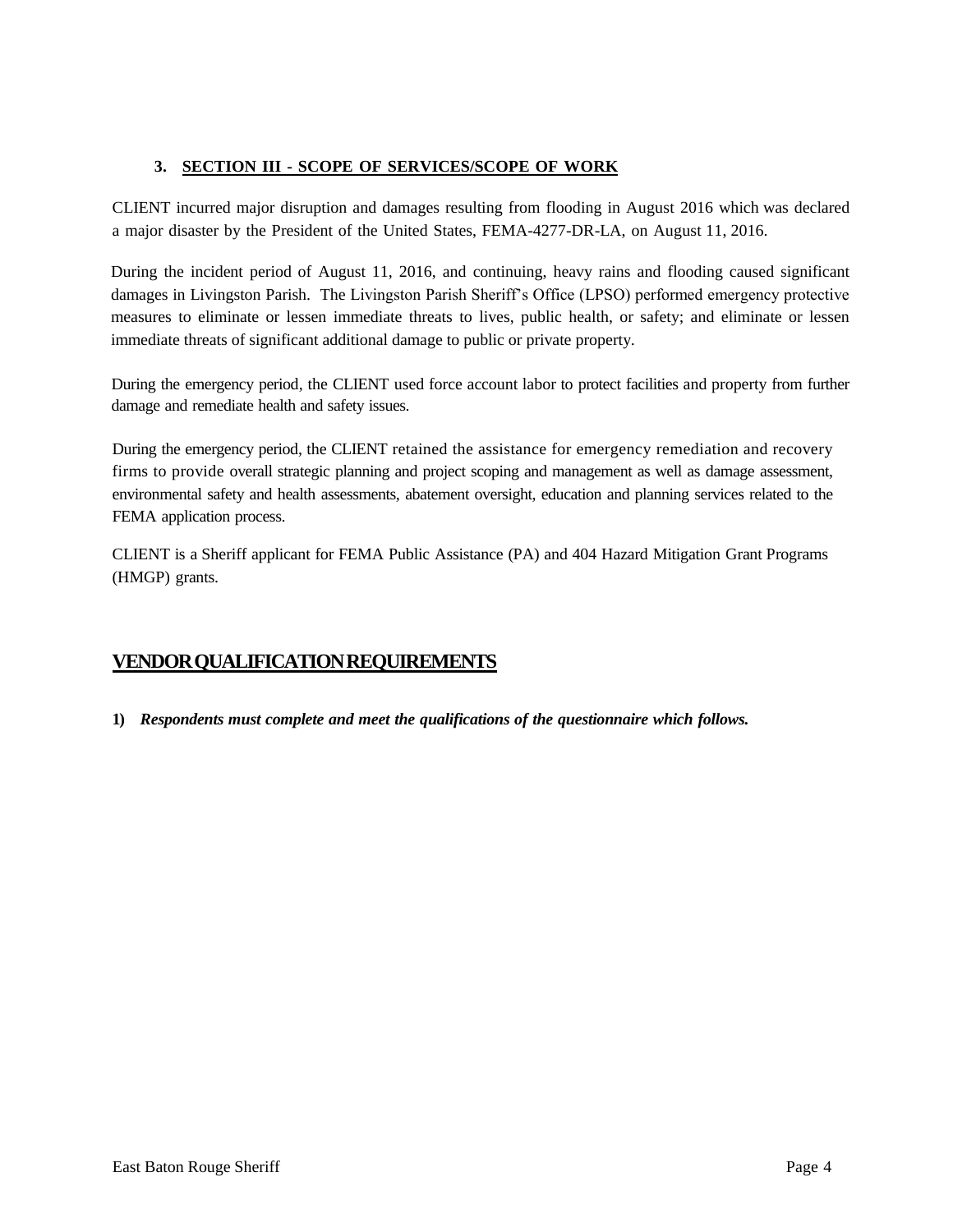| MINIMUM QUALIFICATION QUESTIONAIRE                                                                                   |   |             |                                                   |                                                                                                          |  |
|----------------------------------------------------------------------------------------------------------------------|---|-------------|---------------------------------------------------|----------------------------------------------------------------------------------------------------------|--|
| Prior<br><b>Experience</b><br><b>Disaster and Project Management</b>                                                 |   |             | Catastrophic<br>Flood, Wind,<br><b>Experience</b> | If YES, for what organization(s)<br>did you provide these services?<br><b>List Organization Name(s)c</b> |  |
| Experience in managing response and<br>recovery for a Federal disaster<br>declaration?                               | Y | $\mathbf N$ | Y                                                 | N                                                                                                        |  |
| Experience in local or state emergency<br>disaster response and recovery? (Non-<br>Federal)                          | Y | N           | Y                                                 | N                                                                                                        |  |
| <b>Experience with FEMA Public</b><br>Assistance (PA) policy, programs and<br>protocols?                             | Y | N           | Y                                                 | N                                                                                                        |  |
| Experience<br>with<br>FEMA-Federal<br>disaster recovery procurement and<br>reimbursement?                            | Y | N           | Y                                                 | N                                                                                                        |  |
| Experience with capital projects, life-cycle<br>costing, and smart use of technology?                                | Y | N           | Y                                                 | N                                                                                                        |  |
| Experience with FEMA's Risk MAP<br>program and flood risk reduction initiatives?                                     | Y | N           | Y                                                 | N                                                                                                        |  |
| Demonstrated expertise and extensive<br>experience in managing design and<br>construction/re-construction related to | Y | $\mathbf N$ | Y                                                 | N                                                                                                        |  |
| Experience with FEMA HMGP 406/404<br>FEMA programs                                                                   | Y | $\mathbf N$ | Y                                                 | N                                                                                                        |  |
| Experience working with FEMA and LA<br>GOHSEP on major disasters?                                                    | Y | ${\bf N}$   | Y                                                 | N                                                                                                        |  |

# **MINIMUM QUALIFICATION QUESTIONAIRE**

Signature:

Title:

Date: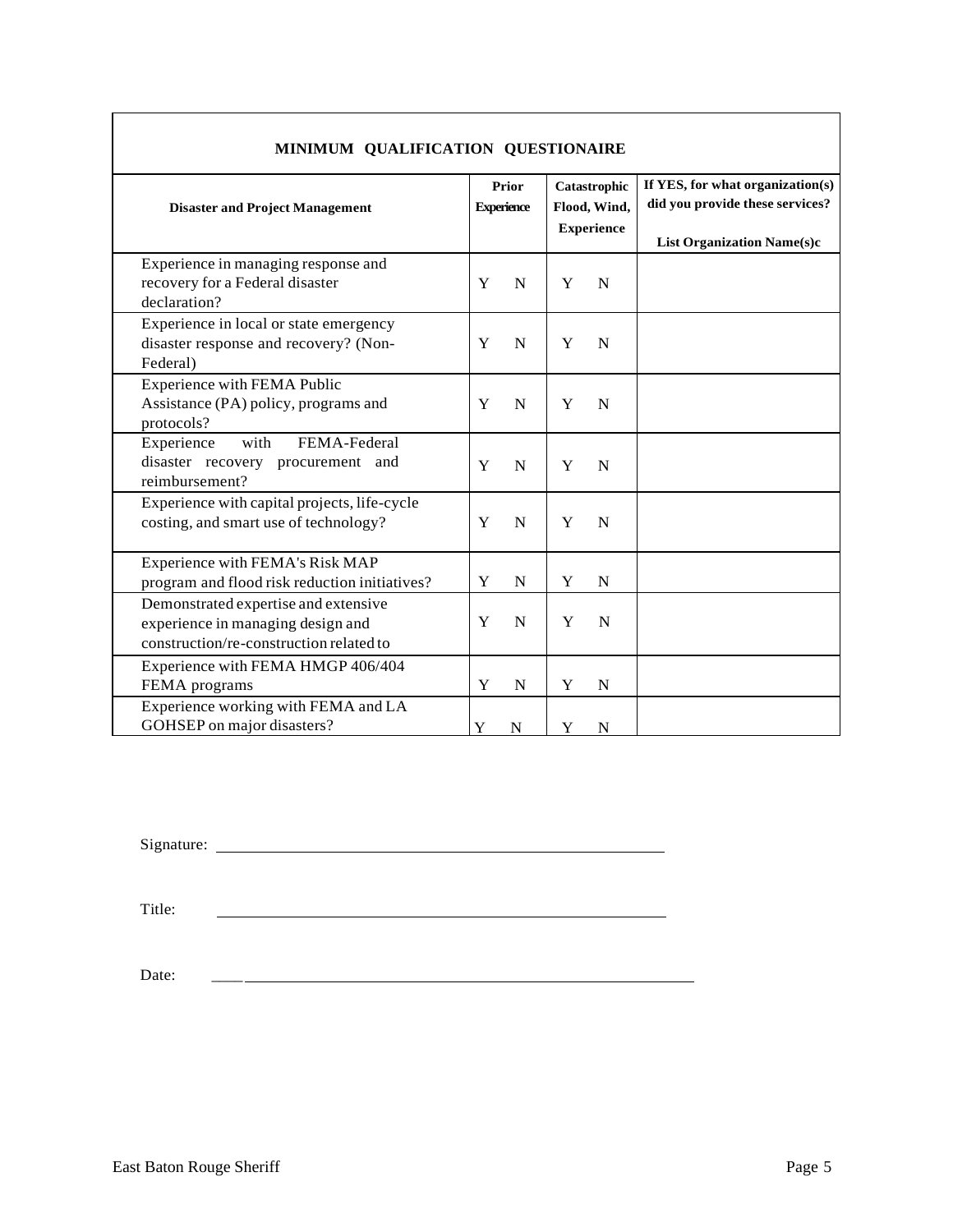### **1) General Conditions:**

**a)** The Consultant may choose to assemble a team solely for this engagement. The Consultant will report directly CLIENT or their designate. The firm will also provide direct support to the Chief Financial Officer and others as directed by the Sheriff.

### **2) Strategic Planning**

**a**) CLIENT is currently challenged with maintaining normal operations while planning and executing permanent repairs/hazard mitigation work to harden and make its facilities resilient for future disasters. The consultants will be responsible for providing advice and oversight in the development of costeffective, timely, and FEMA reimbursable project scopes. Proposers should demonstrate that they can recommend solutions to the difficult tasks of ensuring that work is done cost effectively, meets codes and standards, and provides hazard mitigation for future disasters. This function shall report directly to the President or his designate.

#### 3) **Finance**

a) CLIENT is an applicant for FEMA Public Assistance, 406 Hazard Mitigation, and 404 HMGP grant funds. This effort is being centrally managed by the Chief Financial Officer. In the initial emergency engagement CLIENT set up invoice review, accounts payable and claiming processes consistent with FEMA regulations. The consultant shall assist with the submission of project worksheets for permanent and hazard mitigation work as well as providing ongoing advice and support for the process. Also, the consultant shall demonstrate its capacity to provide cost effective services including cost estimation services in the preparation of project budgets. This function shall report directly to the Chief Financial Officer.

#### 4) **Disaster Recovery Program Management**

- a) Reporting on a regular basis to the CLIENT, the Consultant shall provide overall disaster recovery program services. The proposers should recommend an appropriate level of management to coordinate with the contractors and staff doing the actual work. Services should be limited only to those specific to disaster recovery and hazard mitigation.
- b) CLIENT is interested in proposers that will provide best overall value to the CLIENT.

#### 5) **Architectural and Engineering Services**

a) Architectural and engineering services shall provide damage assessment, planning, and conceptual design for emergency/permanent repairs and hazard mitigation, on an as needed basis. The objectives for these services are for the pursuit of federal funding. Final design and engineering for each facility may be procured separately.

## **4. SECTION IV — PROPOSAL PROCEDURES AND REQUIREMENTS**

Proposals must include the following:

#### **Proposal Package Submission Requirements.**

Proposal packages must be submitted and delivered in person and sealed to Stephin Henderson, Purchasing and Property Risk Manager, East Baton Rouge Sheriff's Office, 222 St. Louis Street, Baton Rouge, LA 70802 no later than  $[3pm]$  CST, and must include the following: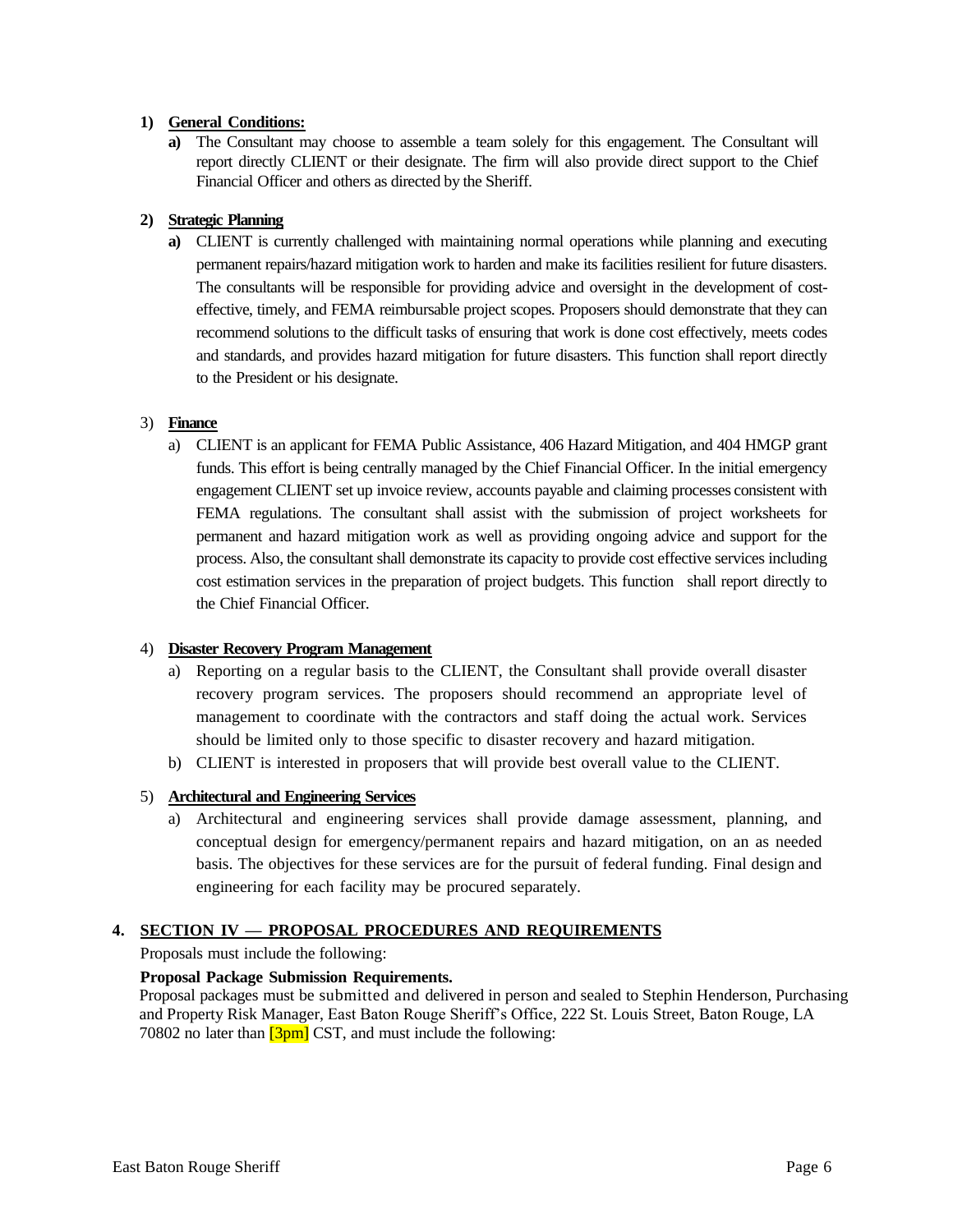- a) Original required forms, contract exception requests, proposal, and 3 copies of each must be included
	- *i) Late or incomplete submissions will not be considered.*
- ii) **Proposal Elements:**
	- (1) **Cover letter** submitted to Evaluation Committee signed by an individual authorized to enter into a contract. The letter should be dated.
	- (2) **Title page** should include the proposal title "Request for Proposals to Provide Expert Consulting Services for Disaster Response, Recovery, and Management," Firm or Team name, principal contact name, address, tax ID number, phone number and email.
	- (3) **Executive Summary** should provide an overview of the proposer's proposal.
	- (4) **Approach / Technical Proposal** should provide the proposer's approach to providing disaster recovery and mitigation services to ensure the full recovery of the [SHERIFF SHERIFF], identification of potential mitigation actions, pursuit of federal aid and grants,
	- (5) **Cost Proposal [Including completion of Attachment B]** shall provide hourly rates by discipline and title. These costs may be subject to a negotiation after evaluations are completed, but before award. **[SHERIFF]** may require a best and final offer.
	- (6) **Firm Background and Organization** should include a description of the company and resumes for staff assigned to the project.
		- (a) A list of similar engagements and client references which demonstrate your firm's expertise in working with government agencies and meeting their critical, unique needs.

#### 2) **Describe for each of the following:**

- a) **Strategic Planning.** Planning will be needed for a series of major and minor projects. Given CLIENT's needs for brief time frames, coordination with ongoing operations, and financial controls, please address the following.
	- (1) Project methodology and approach.
	- (2) Description of specific deliverables to be provided.
	- (3) Description of proposed staffing and expertise.
	- (4) **No more than one page**.

#### b) **Finance.**

- (1) Provide a proposed methodology to support CLIENT's FEMA Public Assistance and 404/406 Hazard Mitigation funding processes.
- (2) Provide a description of specific deliverables that you would provide.
- (3) Please provide a description of your proposed staffing and their expertise?
- (4) **No more than one page**.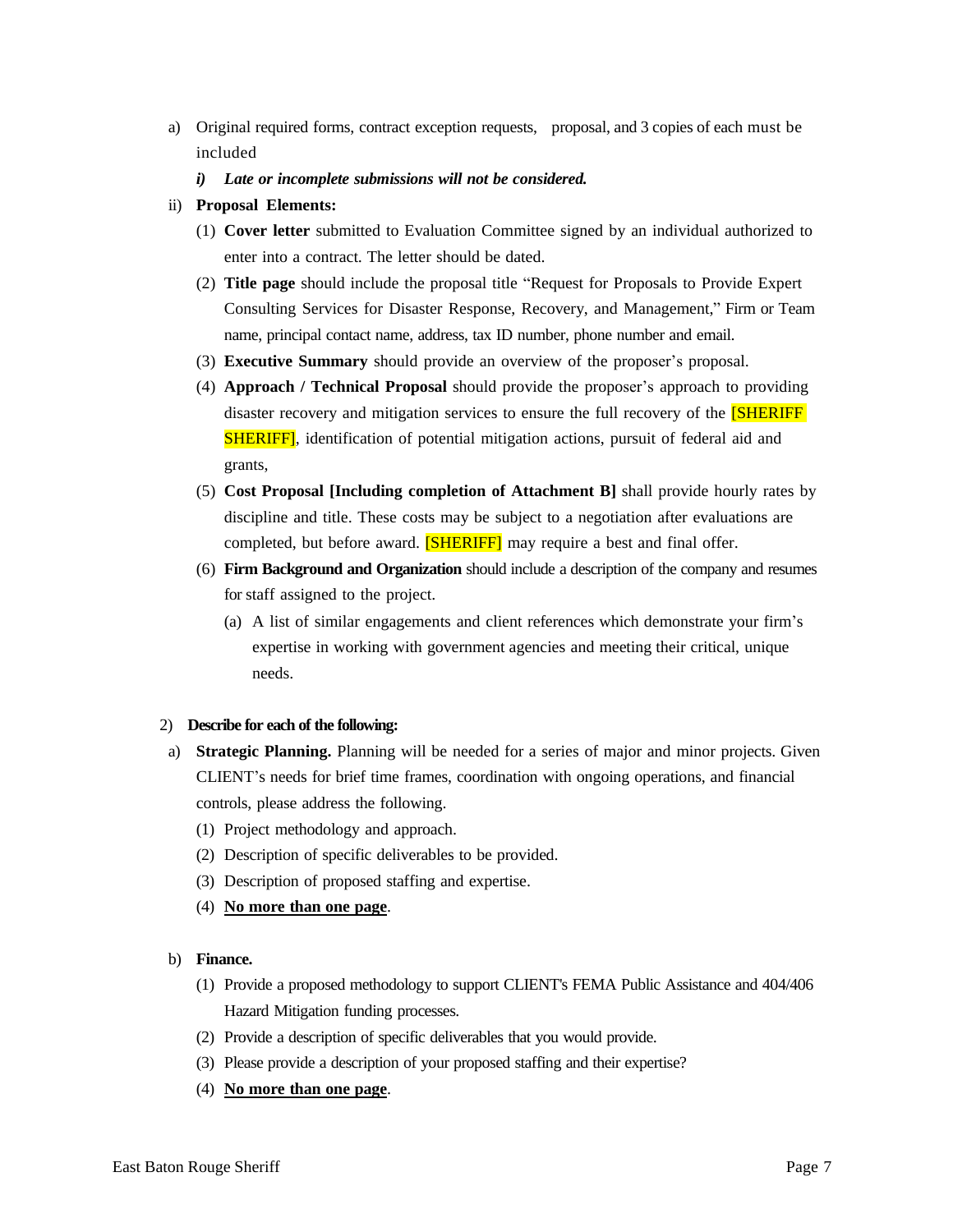- c) **Disaster Program Management.**
- (1) Approach and relevant project experience in managing projects for similar organizations.
- (2) **No more than one page**.

## d) **Architectural and Engineering Services.**

- (1) Approach and relevant project experience in managing projects for similar organizations.
- (2) **No more than two pages**.

# e) **Rate Schedule.**

- (1) The Contractor shall be expected to produce invoices that indicate total hours worked, hourly rates, and types of work done.
- (2) Contractor must complete Attachment B.
- (3) Please provide hourly rates. Rates to include all expenses. No other charges will be made to CLIENT other than hourly rates unless agreed to in writing by CLIENT.
- **3) Evaluation Criteria.** Proposers must demonstrate minimum qualifications by completing the "Minimum Qualifications Questionnaire." Only those firms that meet these standards shall be evaluated. Qualified firms will be evaluated based on the following (in order of priority):

## **a) Depth and technical expertise of staff.**

- **i)** Does the firm have the resources available to evaluate and prepare the analysis needed to provide a roadmap to ameliorate CLIENT current challenges?
- **ii)** Also can the firm develop a plan that prepares the facilities to withstand the next unplanned disaster?

## **b) Proven capability working with FEMA and Louisiana GOHSEP.**

- **i)** Evaluation will be based on FEMA disaster response and recovery experience with other clients.
- **ii)** Extra consideration will be given to experience in Louisiana with the Governor's Office of Homeland Security and Emergency Preparedness. (GOHSEP)

# **c) Cost (SUMMIT IN SEPARATE ENVELOPE)**

- **i)** Rates by category.
- **ii**) Ability to provide needed services in a cost effective manner.
- **d) Demonstrated knowledge of educational infrastructure, equipment, space adjacencies and operations.**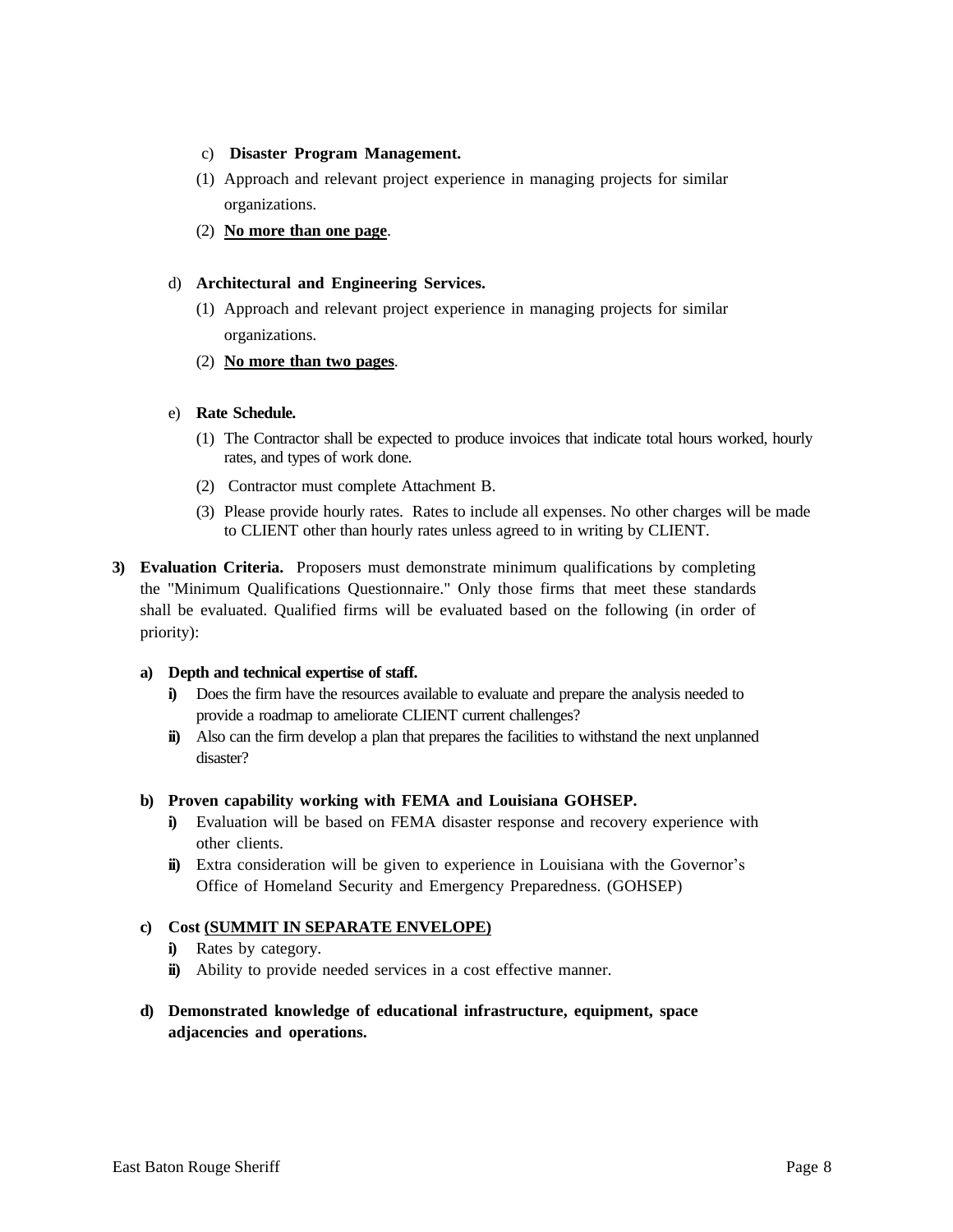**i)** Evaluation will be based on the consultant's prior engagements with government agencies and/or systems and the experience of consulting personnel.

### **e) Demonstrated knowledge of severe flooding and wind damage.**

- **i)** Evaluation will be based on previous disaster recovery activities similar to the current flood incident.
- **ii)** References

## **4) PROPOSAL EVALUATION PROCEDURES**

- **a) Evaluation Committee** The Evaluation Committee:
	- **i**) Will be comprised of **[SHERIFF]** designees who will evaluate the components of this solicitation.
	- **ii)** Shall evaluate and rate all proposals meeting the Minimum Qualification Requirements. All proposals will be evaluated in accordance with the criteria described in Section IV.
	- **iii)** Will make a determination to:
		- **(1)** Award a contract based on initial proposals from all or a "short list" of proposers;
		- **(2)** Or, conduct discussions/negotiations with all or a "short list" of proposers.
	- **iv)** May require proposers to give oral or visual presentations in support of their proposals or to exhibit or otherwise demonstrate the information contained therein.
	- **v)** Reserves the right to waive or modify any mistakes in proposals, if it is in the best interest of CLIENT that are deemed by the Evaluation Committee to be not material.
	- **vi)** Shall award a contract to the highest rated proposer based on the evaluation factors set forth in the RFP subject to CLIENT's right to reject all proposals.
- **b) Minimum Qualification Requirements:** The Evaluation Committee shall evaluate all proposals received on or before the Proposal Due Date and Time and at the location specified in the RFP to determine whether the proposers meet the Minimum Qualification Requirements. Proposers must meet the minimum qualifications stated in this RFP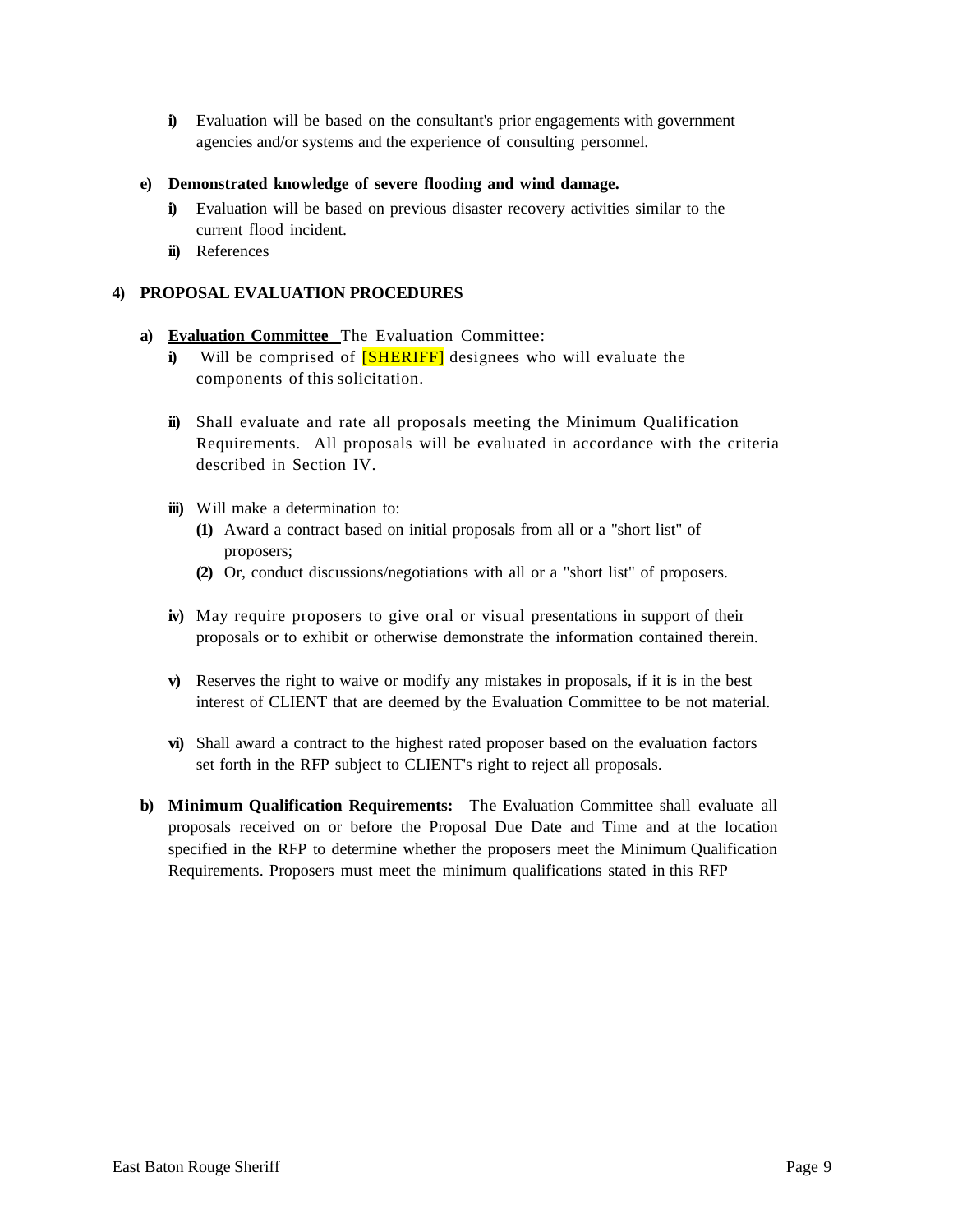#### **EVALUATION PROCEDURE**

The successful Respondent(s) will be selected based upon the best response offered to the RFQ. The Parish may reserve the right to select and execute contracts with Respondents from this submittal as funding becomes available. Respondents may be requested to give an oral presentation after submission of responses should the Parish find it necessary.

Evaluation Criteria: Submittals will be evaluated and scored based upon the following criteria:

| <b>Criteria</b>                         | <b>Points Assigned</b> |
|-----------------------------------------|------------------------|
| Firm/Team Qualifications and Experience | 40                     |

Preference will be given to firms with experience in working with the East Baton Rouge Parish Government and to firms with knowledge of the parish infrastructure. Firms with additional experience on grant-related projects are preferred.

#### Key Personnel Qualifications and Experience 35

Preference will be given to staff who have worked with the East Baton Rouge Parish Government and are familiar with the parish infrastructure. Personnel with additional experience on grant-related projects are preferred.

#### **Project Understanding 25**

The firm's understanding of the project and the Parish's needs associated with project.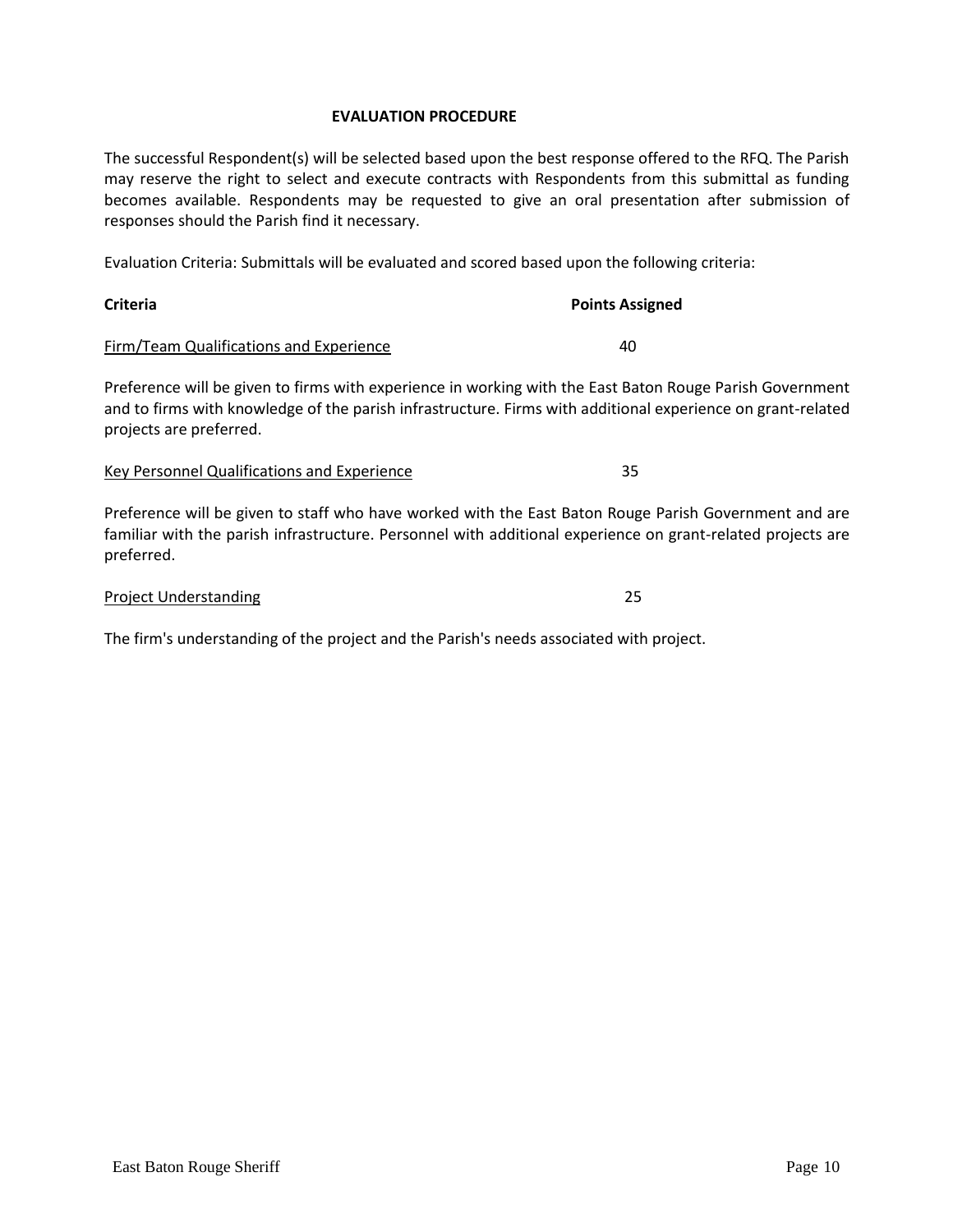# **SECTION V - CONTRACT AND PAYMENT TERM OF CONTRACT:**

- a) **CONTRACT TERM:** The term of the contract shall be for a period of three (3) years with up to two (2) one (1) year renewals at the option of CLIENT.
- **b) CONTRACT PROVISIONS:** The contract to be entered into between the selected proposer and CLIENT shall contain negotiated provisions based upon the specific requirements set forth in this RFP and the selected firm's proposal, as well as CLIENT's Contract Provisions. These provisions will be negotiated after the firm is selected.
- **c) PAYMENT:** The selected firm shall be paid per tasks/deliverables and paid upon the completion, review and approval of the tasks/deliverables.
- **d) DOCUMENT OWNERSHIP:** All documents produced for CLIENT will become the property of CLIENT.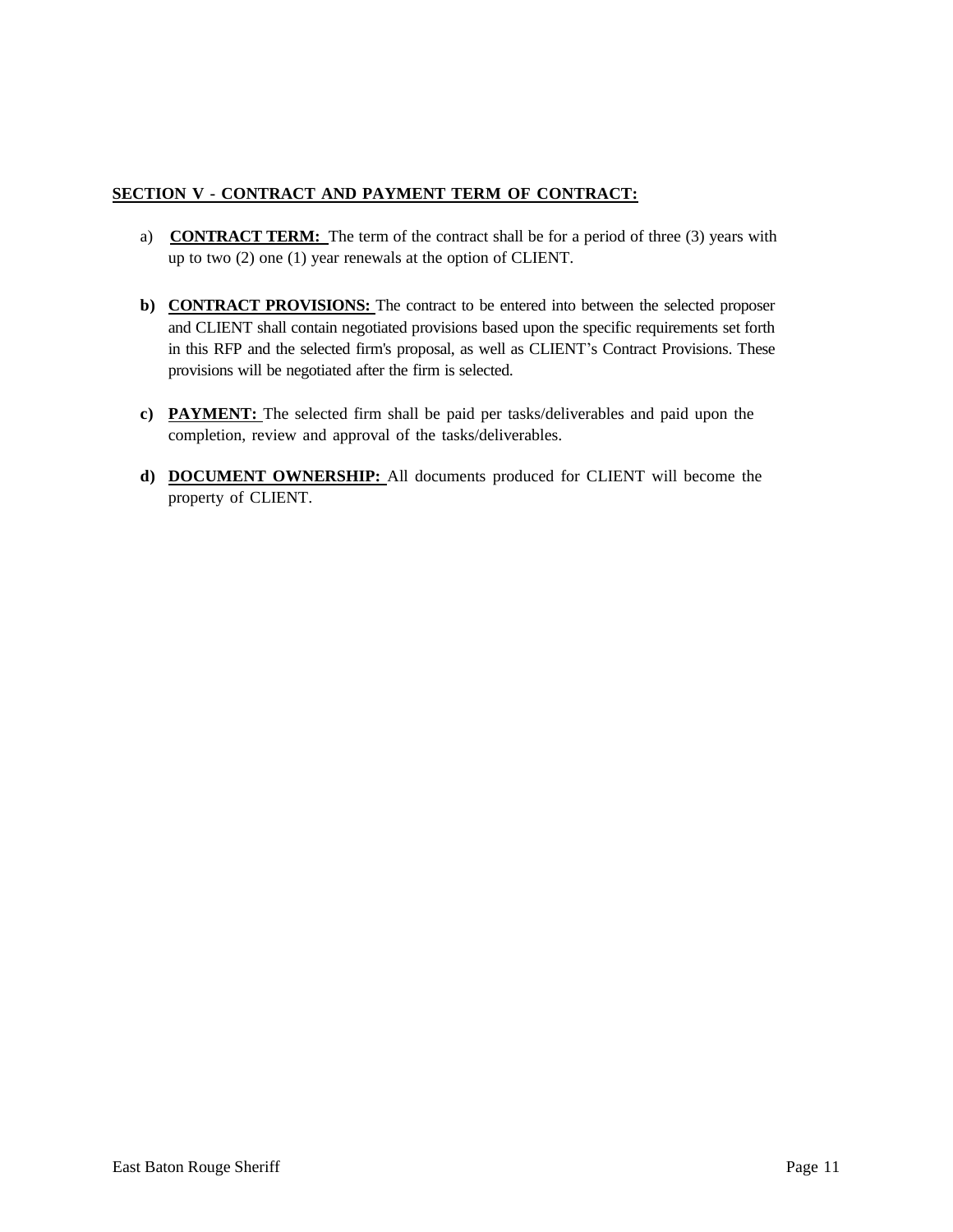#### **SECTION VI - GENERAL INFORMATION**

a) **STATUS OF INFORMATION CLIENT** shall not be bound by any oral or written information released prior to the issuance of the RFP. CLIENT shall not be bound by any oral or written representations, statements or explanations other than those made 1) in this RFP, or 2) in formal written addenda issued to this RFP.

**COMMUNICATION WITH CLIENT** Proposers are advised that, from the date this RFP is issued until the award of the contract, no contact with CLIENT or other CLIENT personnel related to this solicitation is permitted, except with **[SHERIFF]**, who has been designated as the contact person.

- 2) **PROPOSER INQUIRIES** All inquiries regarding this solicitation shall be addressed to the contact person named in this proposal by  $[3p.m]$  CST. All substantive questions should be sent in writing to the contact person. The contact person may orally respond to inquiries of a non-substantive nature. Proposers are advised that CLIENT cannot ensure a response to inquiries.
- 3) **ADDENDA TO THE RFP** CLIENT shall issue responses, in the form of written addenda, to inquiries related to substantive issues and any other corrections or amendments to the RFP it deems necessary prior to the Proposal Due Date. It is the proposer's responsibility to assure receipt of all addenda. The proposer should verify with the designated contact person prior to submitting a proposal that all addenda have been received and shall acknowledge in the transmittal letter the number of addenda issued.
- 4) **MODIFIED PROPOSALS** A proposer may submit a modified proposal to replace all or any portion of a previously submitted proposal up until the Proposal Due Date and Time. The Evaluation Committee shall consider only the latest timely version of the proposal.
- 5) **PROPOSER'S OFFER** A proposal may be withdrawn in writing only prior to the Proposal Due Date and Time. A proposer's offer shall be irrevocable after the Proposal Due Date and Time and until the contract award.
- 6) **COSTS INCURRED BY PROPOSERS** CLIENT shall not be liable for any costs incurred by proposers in the preparation of proposals or for any work performed in connection therewith.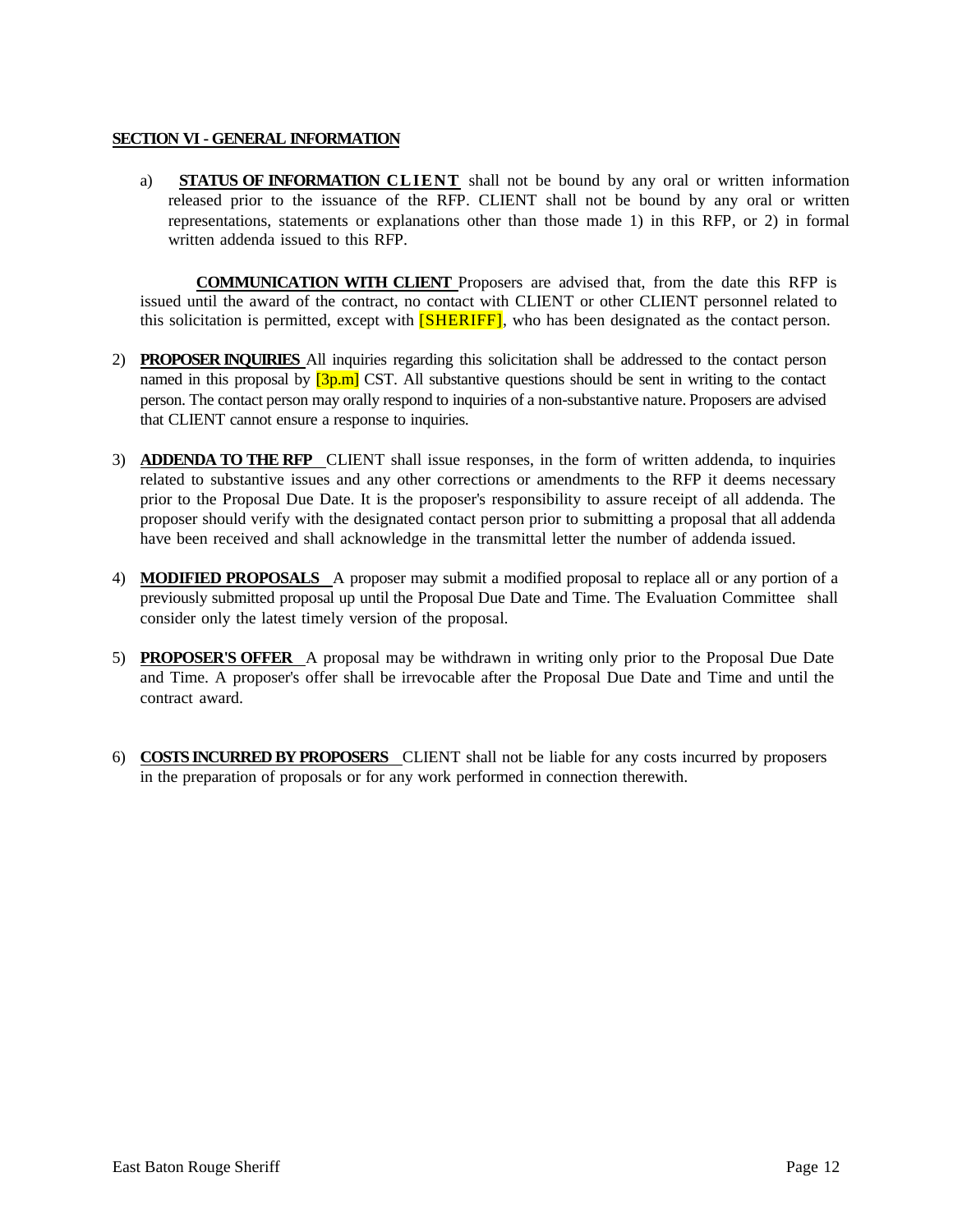- 7) **DISCUSSIONS-NEGOTIATIONS CLIENT** reserves the right to award a contract on the basis of initial offers received, without discussions. Therefore, each initial offer should contain the proposer's best terms from a programmatic and cost standpoint.
- 8) **CONTRACT AWARD** CLIENT reserves the right to award a contract to a firm other than the proposer offering the lowest overall cost. The contract resulting from this solicitation may be awarded to the highest-rated responsible proposer based on the evaluation factors set forth in the RFP.
	- a) Sheriff Gautreaux Principles;
	- b) CLIENT's Contract Review Committee and **[SHERIFF]**Executive approval;
	- c) The firm's execution of the contract;
	- d) And, approval by CLIENT/SHERIFF..
- 9) **EQUAL EMPLOYMENT OPPORTUNITY REQUIREMENTS AND MINORITY-WOMEN BUSINESS ENTERPRISE PARTICIPATION FOR THIS RFP.** Unless waived by CLIENT in writing, the proposers must comply with the requirements outlined in the process noted in the completion of the requirements.
- 10) **RFP POSTPONEMENT/CANCELLATION**. CLIENT reserves the right to postpone or cancel this RFP and to reject all proposals.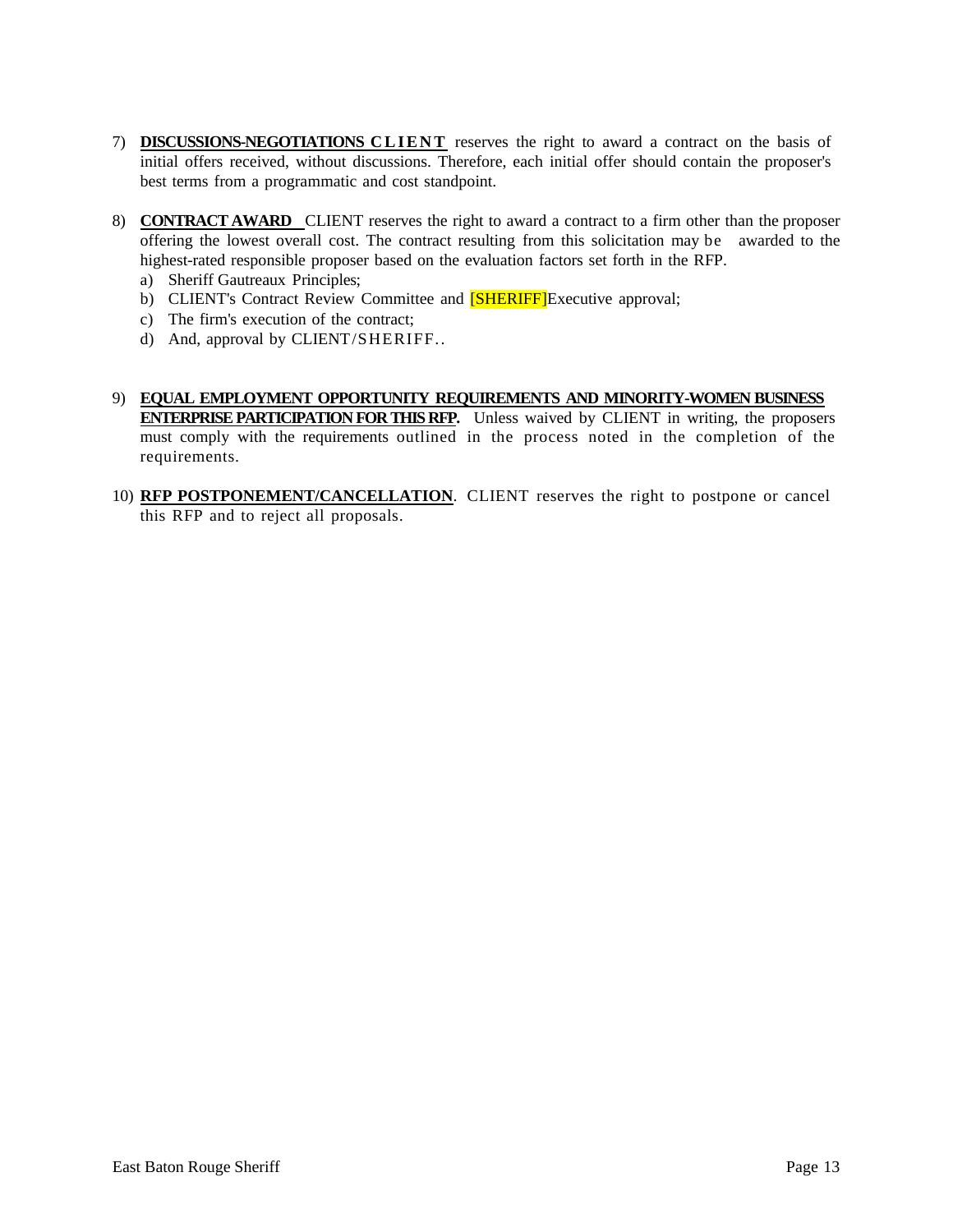# **ATTACHMENT A**

# **PROPOSAL PACKAGE CHECKLIST**

# **I. Submitted in Person:**

Addressed to:

Stephin Henderson Purchasing and Property Risk Manager East Baton Rouge Sheriff's Office 222 St. Louis Street Baton Rouge, LA 70802

- **a. PDF file(s) of the Proposal Package that include each of the following:**
	- **i. Proposal cover letter;**
	- **ii. Title Page;**
	- **iii. Executive Summary;**
	- **iv. Approach / Technical Proposal;**
	- **v. Acknowledgement of Addenda, if any;**
	- **vi. Rate Schedule (Attachment B in RFP) completed;**
	- **vii. Firm Background and Organization**

**Late proposals will not be considered.**